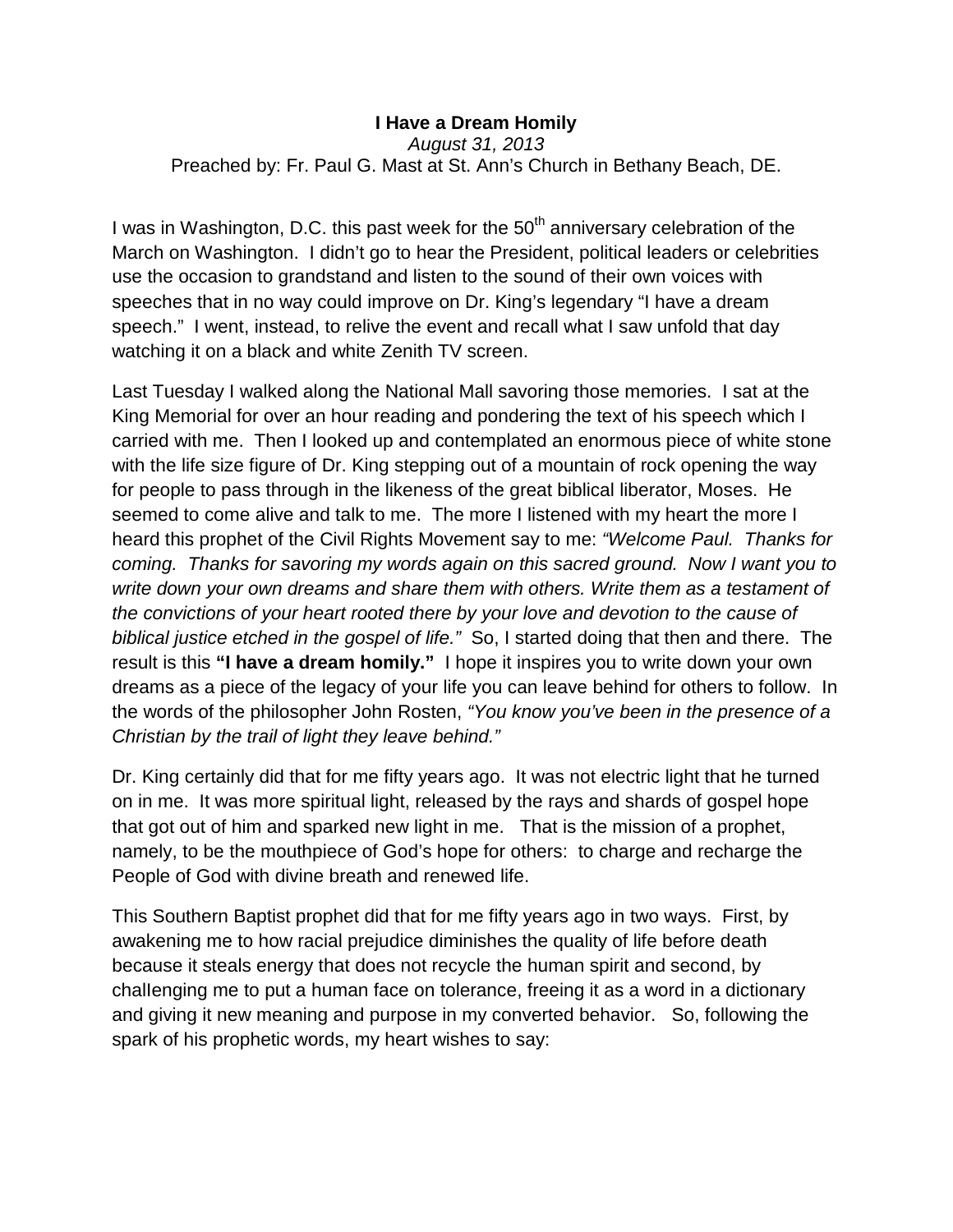Today, I have dreams that are colored differently from the social and political landscape from which Dr. King's dreams were born and uttered like the oracle of a prophet on August 28, 1963.

They are dreams, sometimes hammered by the anvil of the rhetoric of despair and the polarizing climate of our democratic model of governance nearly killing within me the sacred voice which quietly whispers the eternal truth that unearned suffering is redemptive.

These harsh and sometimes bullying voices come close to smothering my greater and more reverent dreams that, things can and will change as long as I do not wallow in what Dr. King called, the "valley of despair."

So, today I once again take back my heart from despair and set my sights on the mountain of hope, looking upwards to the heavens where dreams are wider and hope is brighter. It is where more of God gets into us expanding our hearts to contain God's dreams.

And so, I say to you today, People of God, I have a dream. It is a dream deeply rooted in the dream of a God of the Judeo-Christian tradition. It is a dream born of God who formed a people, liberated them from slavery, journeyed with them in deserts, exiled them for their stubbornness, welcomed them back after they were made humble and then wrote a new covenant on their hearts. This dream is God's dream for humanity.

I have a dream that this nation, born of the hand and providence of that God and tested in a war where our founding citizens revolted against oppression, was reborn to constitute itself by writing it's new covenant in conviction and bloodshed, *"We hold these truths to be self-evident, that all men are created equal, endowed with the inalienable rights to life, liberty and the pursuit of happiness."* I have a dream that one day our nation birthed in these words written in the Preamble of the Declaration of Independence will inspire voices to extol this dream above all constitutional amendments which are antecedent to this dream of our founding ancestors.

I have a dream that, fifty years after Dr. King's dreams, Afro-American children from the south and white children from the north, Muslim children from the suburbs of Detroit, and Native American children from the western plains, will join with Hispanic children from the sunbelt and with oriental children from the Pacific coast and attend schools and colleges where courses on TOLERENCE are not an elective but a requirement.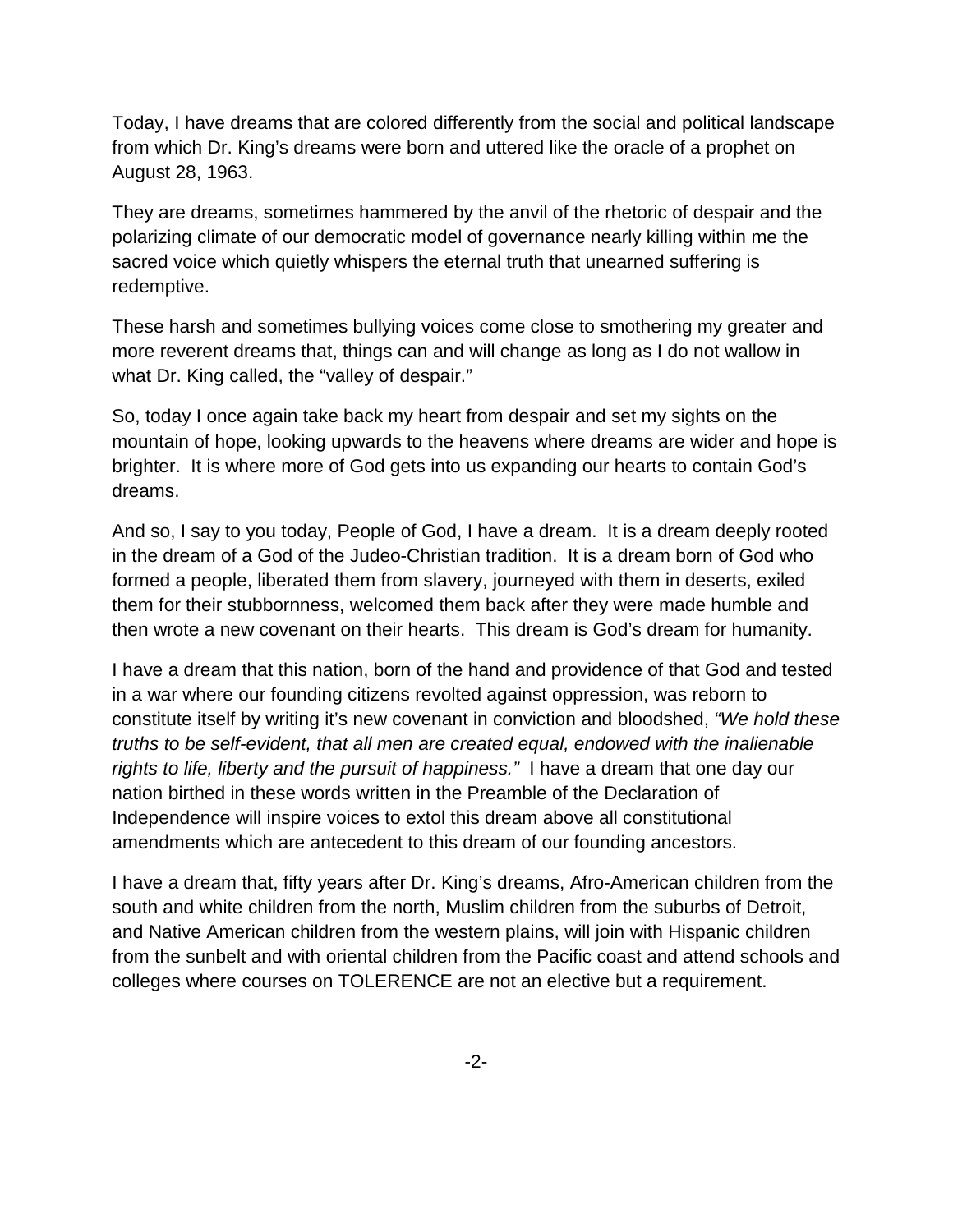I have a dream that in my lifetime a black woman will choose to give birth to the next Marian Anderson, the next Louis Armstrong, the next Flip Wilson, and the next Whitney Houston who brought tears to my eyes with her stirring rendition of the National Anthem at the 2007 Super Bowl Game. I have a dream that I live long enough to see their faces and hear their voices against the pantheons of these talented giants.

I have a dream that in my lifetime a white woman will choose to give birth to the next Abraham Lincoln, the next Eleanor Roosevelt, and the next Bill Gates.

I have a dream that in my lifetime a Hispanic woman will choose to give birth to the next Dezi Arnes, the next Roberto Clemente, the next Selena, the next Rigoberta Menchu, the 1992 recipient of the Nobel Peace Prize.

I have a dream that in my lifetime any woman will choose to give birth to the next Walt Disney so that the imaginations of future generations of children will delight in their own animated icons as our generation has delighted in the voices and faces of Mickey Mouse, Beauty and the Beast, Ariel, Nemo, Shrek, Buzz Light Year and Mufasa. I want to publically thank Walt Disney's mother for choosing to give him life. Without it we would never know how his words, *if you can dream it, you can do it,* expands our imagination to enter the magic of a world and kingdom that delights our own.

I have a dream that in my lifetime a future President will be cut from the mold of the biblical wisdom teacher Sirach and be humble enough to role model leadership by inviting parents of future Trayvon Martins and parents of future George Zimmerman's to the White House Rose Garden, to guide the telling and listening of stories as a prelude to the healing of losses and for binding up the wounds of racial discord.

I have a dream that a future President, schooled in the wisdom of Sirach will be both courageous and humble enough to go to our dangerous cities and sit down side by side with gangs to initiate listening to stories and to stimulate their imaginations in how to find solutions to their anger and rage other than the street killings of future generations of Dr. Kings, Rosa Parks, Mary Bethunes, Clinton Fisks, and Thurgood Marshalls.

I have a dream that one day the White House will be reclaimed again as the Peoples house, where the least desirables in today's gospel parable – the poor, the crippled, the lame and the blind, hiding today in homeless American Vets, the unemployed, and street beggars, will be welcomed at 1600 Pennsylvania Avenue for a common folk luncheon as much as kings and prime ministers are welcomed there for state dinners.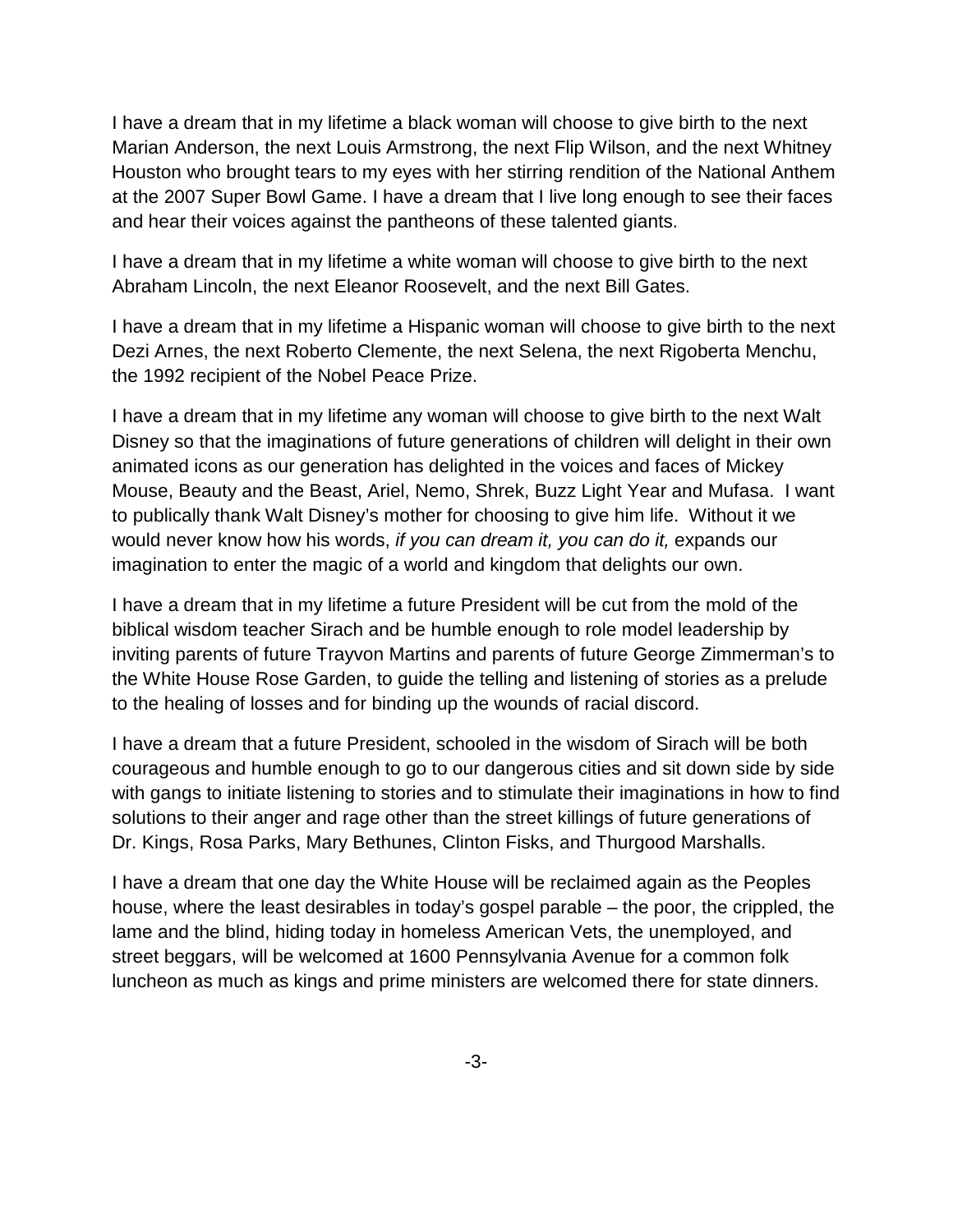I have a dream that one day the wedge of social divisions caused by sticking labels on people like: *left and right, rich and poor, gay or straight, blue collar and white collar, working class and corporate class, Main Street and Wall Street, believer and atheist,* will morph into a union of people who dream how to make the "the inalienable right to life, liberty and the pursuit of happiness", the dream of the common good.

I have a dream that one day the leaders of the NRA will grow humble enough to learn the difference between bullying its way to power and humbly serving the common good by investing as much money in scholarships as it does in political lobbying, to compensate for the brain pool and creative talents that has been lost by the massacre of America's future to gun violence on school campuses.

I have a dream that Presidents and political leaders who dare to utter the words, *God bless you or God bless America* at televised policy speeches or campaign stops will atone for their hypocrisy and allow the same freedom to anyone who wishes to speak those words in schools, at town hall meetings, on athletic fields and in locker rooms. The Old Testament wisdom figure Sirach teaches in the first scripture lesson that the greater one's station in life, the more one needs humility.

I have a dream today that pro-choice and pro-life will someday unite into a new movement: **NBC/TBA.** *No better choice, than being alive.* 

I have a dream that this new movement will spread its message through bumper stickers, T-shirts, sports caps, plastic bracelets and any other way to market the good news about life being *No Better Choice.*

I have a dream that one day the valleys of our antipathies will be exalted and the mountains of our pride will be made low. The rough places of our separations and fears will be smoothed and the crooked places of our doubts and worries will be cleared.

I have a dream that we begin to release the religious imagination inside our faith; that it will become the flame that inspires us live out the true vision of the Psalmist who awakens us to pray today: *"God, in your goodness, you have made a home for the poor."*